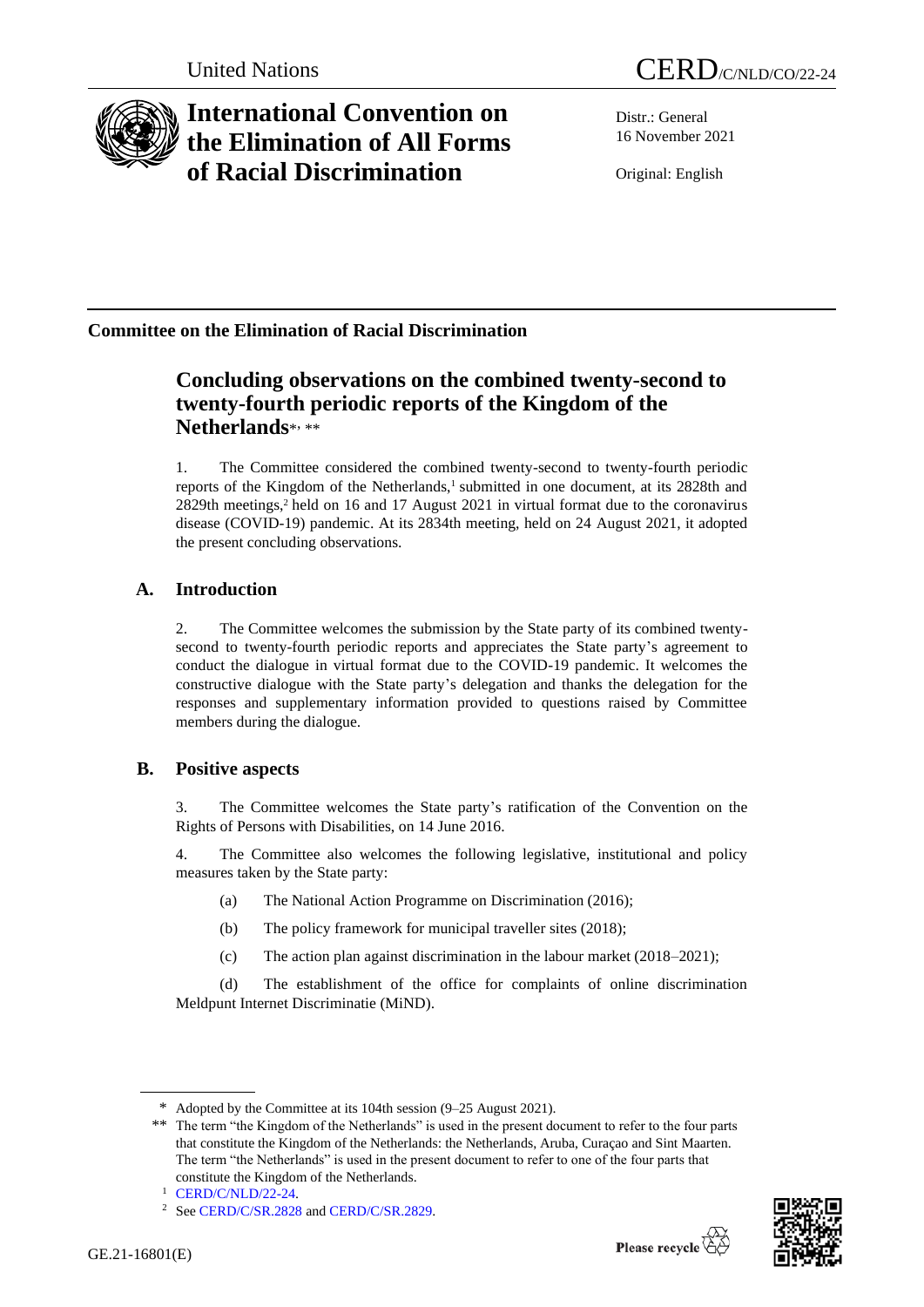## **C. Concerns and recommendations**

## **Data collection**

5. The Committee notes that the State party's domestic privacy laws prevent it from collecting some disaggregated data relevant to article 1 of the Convention, including on ethnicity. The Committee is concerned that the lack of such disaggregated data hinders the State party's efforts to elaborate and implement effective public policies in line with the Convention, and that it impedes an accurate assessment of progress towards the material realization of racial equality in the State party.

6. **Recalling its general recommendation No. 24 (1999) and the importance of disaggregated data for identifying and effectively combating racial discrimination, the Committee recommends that the State party ensure that it collects disaggregated data and information on the demographic composition of its population, in the light of the provisions of article 1 of the Convention and paragraphs 10 to 12 of the Committee's reporting guidelines,**<sup>3</sup> **and that it base its policies to fight racial discrimination on these data. For that purpose, the State party should consider seeking technical support from the Office of the United Nations High Commissioner for Human Rights and other relevant mechanisms.**

## **Definition and prohibition of racial discrimination**

7. The Committee notes that the term "race" in the State party's anti-discrimination legislation is interpreted in accordance with the enumeration in article 1 of the Convention. However, the Committee is concerned that a definition of racial discrimination containing all grounds listed in article 1 of the Convention is not included in the State party's Constitution or anti-discrimination legislation (arts. 1–2).

8. **The Committee recommends that the State party prohibit, and include a definition of, racial discrimination in its Constitution and administrative and civil legislation in full conformity with article 1 of the Convention.**

## **Implementation of anti-discrimination legislation**

9. The Committee emphasizes that the Kingdom of the Netherlands, as a State party, is responsible for compliance with and implementation of the Convention with regard to its whole territory, including those parts which enjoy an autonomous status within the constitutional order of the Kingdom of the Netherlands. The Committee is concerned that the General Equal Treatment Act and the Netherlands Institute for Human Rights Act, which establishes the Netherlands Institute for Human Rights and enables it to conduct investigations in the area of human rights protection, are not fully applicable in the Caribbean territories of the Kingdom of the Netherlands, though it notes that discussions are ongoing regarding extending the mandate of the latter Act with respect to these territories. While noting that there are also discussions ongoing about reforming the municipal antidiscrimination services, the Committee is concerned about the current lack of information on the implementation of the Act on Municipal Anti-Discrimination Services, and about the lack of a body to monitor the effective implementation of this Act by municipalities, which may impede the enjoyment of rights under the Convention (art. 2).

## 10. **The Committee recommends that the State party:**

(a) **Take measures to ensure that the Convention and all legislation that furthers its implementation, in particular the General Equal Treatment Act and the Netherlands Institute for Human Rights Act, are fully applicable throughout the entire territory of the Kingdom of the Netherlands;** 

Put in place a mechanism to monitor and evaluate the implementation of **the Act on Municipal Anti-Discrimination Services by municipalities and ensure that any reforms of the municipal anti-discrimination services result in a more effective** 

<sup>3</sup> [CERD/C/2007/1.](http://undocs.org/en/CERD/C/2007/1)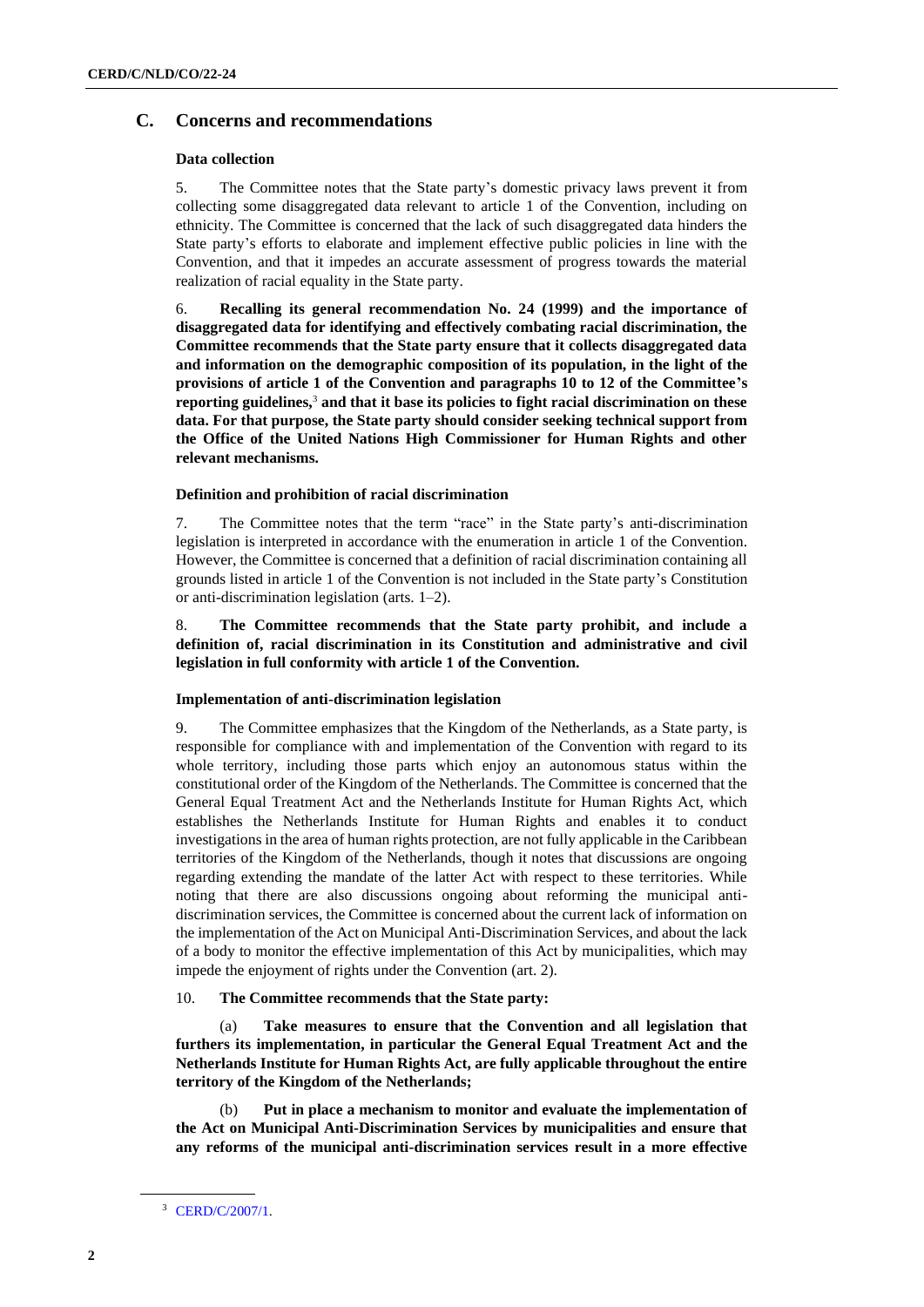## **institutional structure and that the services are equipped with the necessary resources and expertise.**

#### **Racist hate speech and hate crimes**

11. The Committee notes the efforts by the State party to combat racist hate speech, including through the appointment of a national coordinator on anti-discrimination and antiracism and of a national coordinator on antisemitism. It takes note of the establishment of MiND, which has concluded agreements to improve cooperation with social media companies. The Committee is, however, concerned that:

(a) People protected under the Convention, including but not limited to people of African descent, Asian people and people of Asian descent, members of Jewish and Muslim communities and migrants, continue to be victims of hate speech and hate crimes;

(b) A high number of expressions of hate speech remain online for a period of weeks, months or years unless they are reported to MiND;

(c) The political debate on immigration has been polarized and has led to aggravated forms of racial discrimination (art. 4).

12. **The Committee recommends that the State party take measures to increase awareness of the prohibition of hate speech, including on the Internet, among the population, in particular among potential victims of hate speech, as well as of remedies available to them, including through MiND. It also recommends that the State party:**

(a) **Establish that MiND can proactively and ex officio identify and request the removal of discriminatory online content;**

(b) **Ensure the availability of MiND in other languages, in addition to Dutch;**

(c) **Ensure effective implementation of agreements concluded between social media companies and MiND, and evaluate their impact on the propagation of racist stereotypes and discriminatory attitudes;**

(d) **Distance itself from political discourse on immigration that leads to racial discrimination and ensure that expressions of hate speech by politicians are thoroughly investigated and properly sanctioned.**

#### **Racism in sport**

13. The Committee notes that the State party has implemented several projects to fight hate speech and hate crime in football. The Committee is, however, concerned that cases of racist abuse in football have risen in the State party over the past years (art. 4).

14. **The Committee recommends that the State party ensure that its initiatives to fight racial discrimination in football are fully implemented and their impact is evaluated. The Committee also recommends that the State party develop robust and meaningful education programmes to tackle racial stereotyping and discrimination within the football community and all segments of society directly or indirectly involved with the problem.**

#### **Racial profiling**

15. The Committee is concerned by reports that individuals continue to experience profiling by the police on the basis of their ethnicity, descent and skin colour, during traffic controls, identity checks, preventive searches and border stops. The Committee is also concerned that the problem of racial profiling is not recognized as a systemic issue (art. 4).

16. **In the light of its general recommendation No. 36 (2020), the Committee recommends that the State party include in its legislation an explicit prohibition of racial profiling. It also recommends that the State party take measures to ensure that all complaints of racial profiling are facilitated, registered and followed up on. The Committee further recommends that the State party train its police agencies in the handling of complaints specifically on ethnic or racial profiling. The Committee also**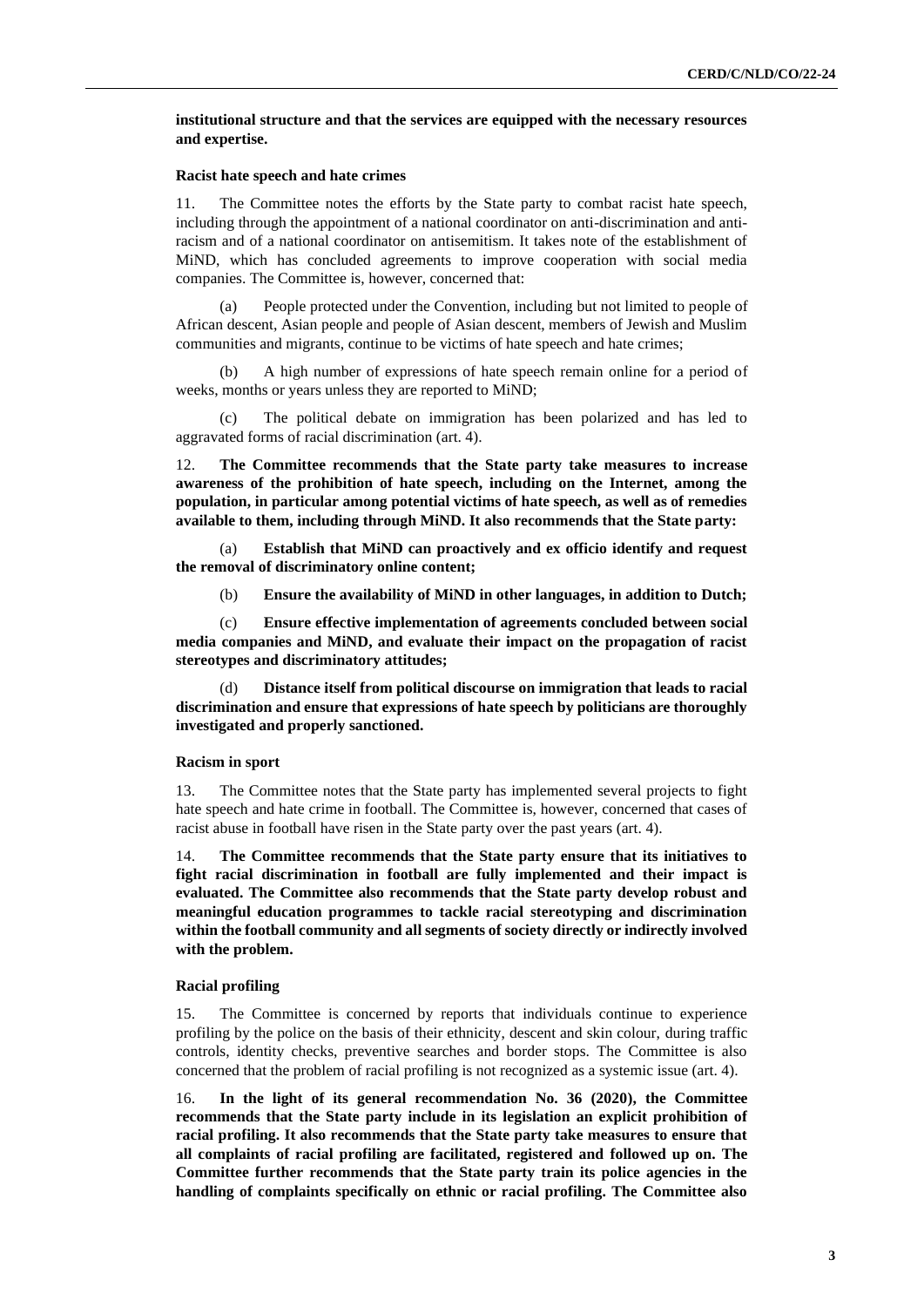**recommends that the State party carry out monitoring and collect data to assess the impact of all measures that are taken against racial profiling.** 

#### **Consideration of racist motives within the criminal law**

17. While noting that a bill to establish discrimination as an aggravating circumstance for all offences was submitted to Parliament in January 2021 but has not yet been adopted, the Committee is concerned that under the law, a racist motive currently does not constitute an aggravating factor for criminal offences (art. 4).

18. **The Committee recommends that the State party ensure through its criminal legislation that racist motivation is taken into account as an aggravating circumstance for criminal offences and take measures to ensure that the police and the Public Prosecution Service investigate and register discriminatory motives or the discriminatory context of an offence, including through updated guidelines, facilitated means of registering such motives and training measures for law enforcement staff.**

#### **Discrimination in education**

19. The Committee is concerned by reports of discrimination against students with ethnic minority and immigrant backgrounds, including reports that they are more likely to receive a lower assessment from their teachers for their admission to secondary school than they would receive on the basis of their school results alone. The Committee is further concerned that:

(a) Students with ethnic minority or immigrant backgrounds continue to face discrimination with respect to obtaining internships, which has a negative impact on their future prospects on the labour market;

(b) Multilingual students with an ethnic minority or immigrant background are allegedly restricted from or punished for speaking their home languages in the school environment;

(c) The COVID-19 pandemic is having a disproportionate impact on the education of children from ethnic minority groups and with lower socioeconomic status (art. 5).

20. **The Committee recommends that the State party take measures to increase equal opportunities for all children in education, regardless of their background, and that it monitor the effectiveness thereof. The Committee also recommends that the State party:**

(a) **Ensure that all children receive an adequate assessment from their teachers for their admission to secondary school – without discrimination, including implicit bias, on the basis of race, colour, descent or national or ethnic origin;**

(b) **Take measures to combat and prevent discrimination in accessing internships, develop protocols or guidelines that teachers can follow when students report such discrimination, and ensure that teachers are aware of these protocols;**

(c) **Take measures to ensure that multilingual students from ethnic minority groups are not restricted from or punished for speaking their home languages at school, and expand teacher training on multilingual education;**

(d) **Ensure that programmes introduced by the State party to repair learning loss during the pandemic take into consideration the needs of all students from all backgrounds.**

#### **Discrimination in employment**

21. The Committee is concerned that many people with an immigrant background continue to face discrimination in access to employment. The Committee regrets that a bill requiring companies to adopt a recruitment and selection policy that eliminates racial bias has not yet been adopted since its submission to Parliament in 2020 due to the resignation of the Cabinet in the State party (art. 5).

22. **The Committee recommends that the State party adopt the draft bill that would require companies to adopt a recruitment and selection policy that eliminates racial**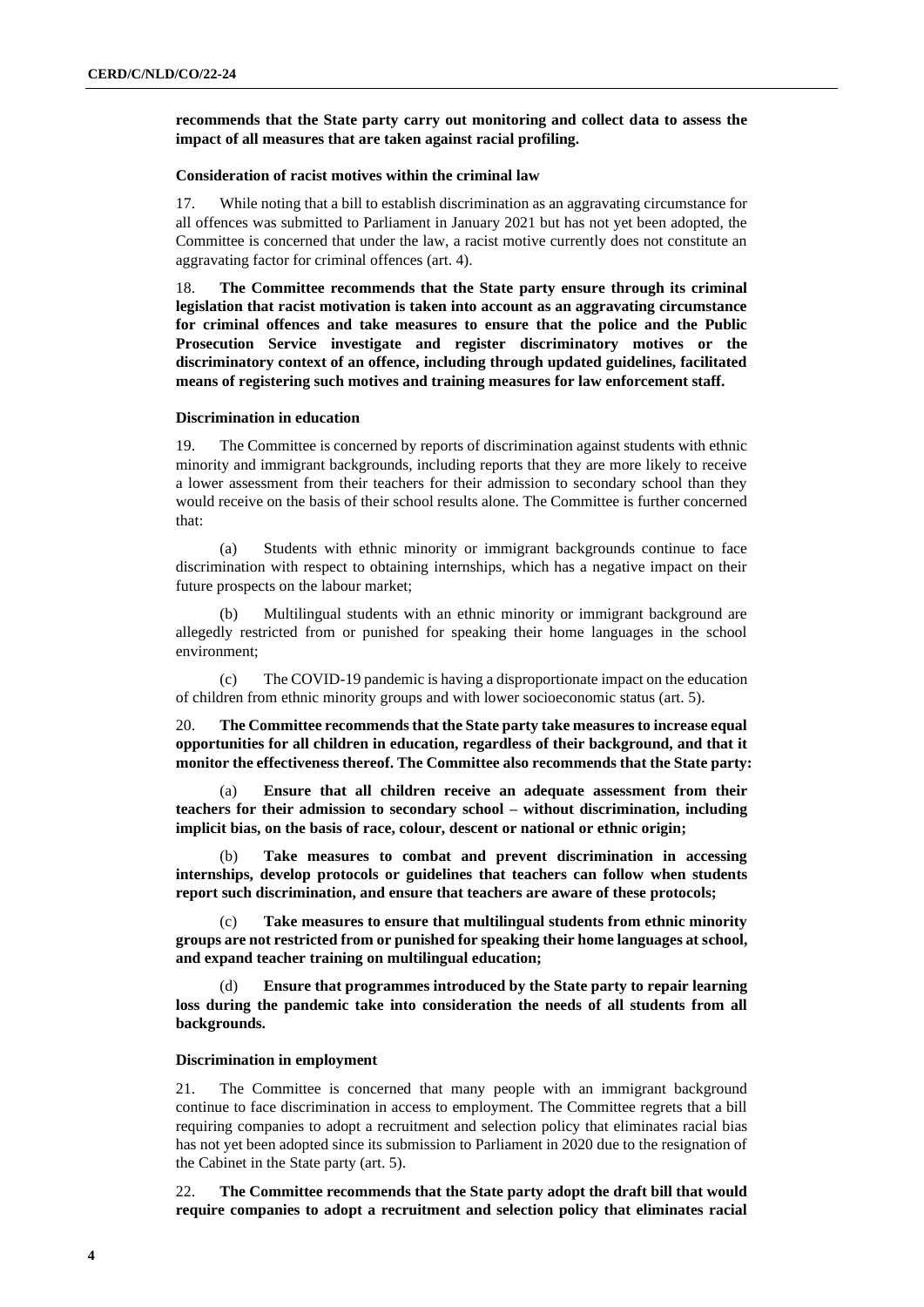**bias, and that it set clear targets that are focused on preventing and addressing racial discrimination in employment, take specific policy measures to this end and ensure the effective monitoring and evaluation of such action.** 

#### **Access to health care**

23. The Committee is concerned about the difficulties faced by persons with low levels of Dutch-language proficiency in accessing health care (art. 5).

24. **The Committee recommends that the State party take measures to remove language barriers in health care and work with organizations representing health professionals and patients to ensure that people with low levels of Dutch-language proficiency have access to medical care without discrimination.**

#### **Discrimination against minorities**

25. The Committee is concerned that minorities continue to face racial discrimination in many areas of life, including in employment, housing, education, and health and social care, and that they are underrepresented in elected bodies and in the public sector. In view of the intersectionality of religion and ethnicity in the State party, the Committee is also concerned by reports of feelings among some members of ethno-religious communities, in particular Muslim communities, of discrimination, exclusion and isolation, based among other things on the law partially banning face-covering and on citizenship-stripping legislation (art. 5).

26. **The Committee recommends that the to-be-established National Anti-Discrimination and Anti-Racism Coordinator take into account intersectionality and ensure that all ethnic minorities are consulted on issues that affect them, in particular during the formulation of new policies and legislation. The Committee further recommends that the State party:** 

(a) **Take measures to address discrimination against minorities in employment, housing, education, and health and social care;**

(b) **Support the equitable representation of ethnic minorities in elected bodies and the public sector;**

(c) **Ensure that laws and administrative practices have no disparate impact on members of specific communities protected under the Convention, in particular persons belonging to ethno-religious communities, and that the State party seek the views of Muslim communities in evaluating laws and practices that are deemed to have such a potential effect;**

(d) **Take measures to ensure that its policy of stripping dual nationality is only applied with regard to grave criminal offences, does not lead to statelessness, is subject to effective legal remedies, and does not lead to discriminatory effects based on race, ethnicity, national origin or descent.**

#### **Discrimination against people of African descent**

27. The Committee notes that several activities are ongoing in the State party to investigate and highlight its role in connection to the slave trade, including an independent investigation into the national history of slavery and revisions to the country's school curriculum. The Committee is, however, concerned that stigmatization and the use of negative stereotypes for people of African descent continue to be present in society, including through the figure of Black Pete. It is also concerned that the lack of disaggregated data on the social and economic situation of people of African descent in the State party prevents it from developing targeted and effective measures to address the discrimination against them (arts. 2 and 5).

28. **The Committee recommends that the State party firmly combat stereotypes and develop and implement specific measures and policies to eliminate the historically rooted racial discrimination against people of African descent in the political, social and economic spheres, including by increasing their participation in public affairs. In particular, the Committee recommends that the State party:**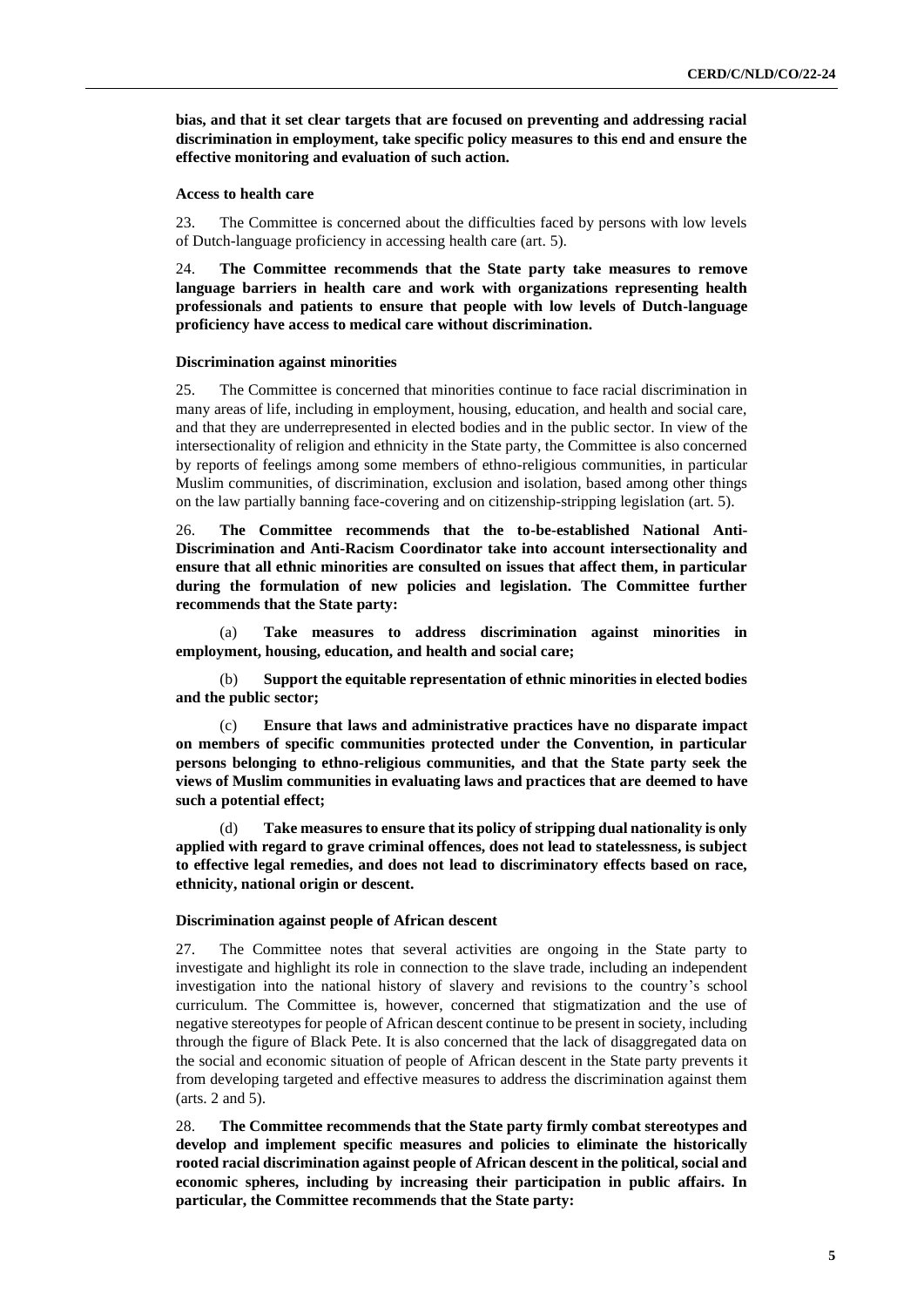(a) **Consider apologizing for the country's role in the slave trade, as recommended in the report of the advisory committee on the history of slavery set up by the Government;**

(b) **Continue to raise public awareness about the issues of colonialism and the slave trade, including about their lasting impact on people of African descent living in the Kingdom of the Netherlands today;**

(c) **Enhance dialogue with representatives of people of African descent on matters related to racial discrimination;** 

(d) **Actively promote awareness among the general public of the negative impact of the figure of Black Pete on the dignity and self-esteem of children and adults of African descent and advocate for the elimination of those features of Black Pete that reflect discriminatory stereotypes;** 

Provide disaggregated data in its next periodic report on the social and **economic situation of people of African descent, including from a gender perspective.**

## **Discrimination against citizens of the Kingdom of the Netherlands born in the Caribbean**

29. The Committee is concerned by a report that economic support provided to Aruba, Curaçao and Sint Maarten in the context of the COVID-19 pandemic was linked to conditionalities and was thus less favourable than that provided to the Netherlands, providing less assistance to alleviate the negative economic impact of the pandemic on ethnic minorities in the non-European parts of the Kingdom. The Committee also notes with concern reports about the obstacles faced by the peoples of the Caribbean part of the Kingdom of the Netherlands in fully realizing their right to self-determination. The Committee is concerned by reports that, within the Netherlands, the legislature and local governments differentiate between citizens of the Kingdom of the Netherlands born in the Netherlands and those born in or migrating from Aruba, Curaçao and Sint Maarten, for example in terms of freedom of movement (arts. 2 and 5).

30. **The Committee recommends that the State party evaluate the impact of the economic support provided during the COVID-19 pandemic on the population of Aruba, Curaçao and Sint Maarten, as compared with the impact on the population of the Netherlands, and ensure that no discrimination has occurred in the enjoyment of their rights under the Convention. The Committee also recommends that the State party ensure autonomy of the peoples of the Caribbean part of the Kingdom and ensure their participation in decision-making processes in the State party that are of particular concern to them. The Committee further recommends that the State party engage in a dialogue with representatives of the populations of the Caribbean part of the Kingdom who have been discriminated against because of perceived race or ethnic origin, in order to understand and address their concerns. The Committee recommends that the State party take measures to address any discrimination against, and promote equality between, citizens of the Kingdom of the Netherlands born in Aruba, Curaçao and Sint Maarten and those born in the Netherlands.** 

#### **Discrimination against Roma, Sinti and Travellers**

31. The Committee is concerned by research showing that the social inclusion of Roma, Sinti and Travellers continues to lag behind, compared to that of other residents in municipalities, with regard to employment, education and housing. The Committee is also concerned about reports that some municipalities have not yet implemented the 2018 policy framework for municipal Traveller sites (art. 5).

32. **The Committee recalls its general recommendations No. 27 (2000) and No. 32 (2009) and recommends that the State party provide targeted support for Roma, Sinti and Travellers in the areas of housing, education and employment. The Committee also recommends that the State party take measures to counter the phenomenon of anti-Gypsyism. In particular, it recommends that the State party:**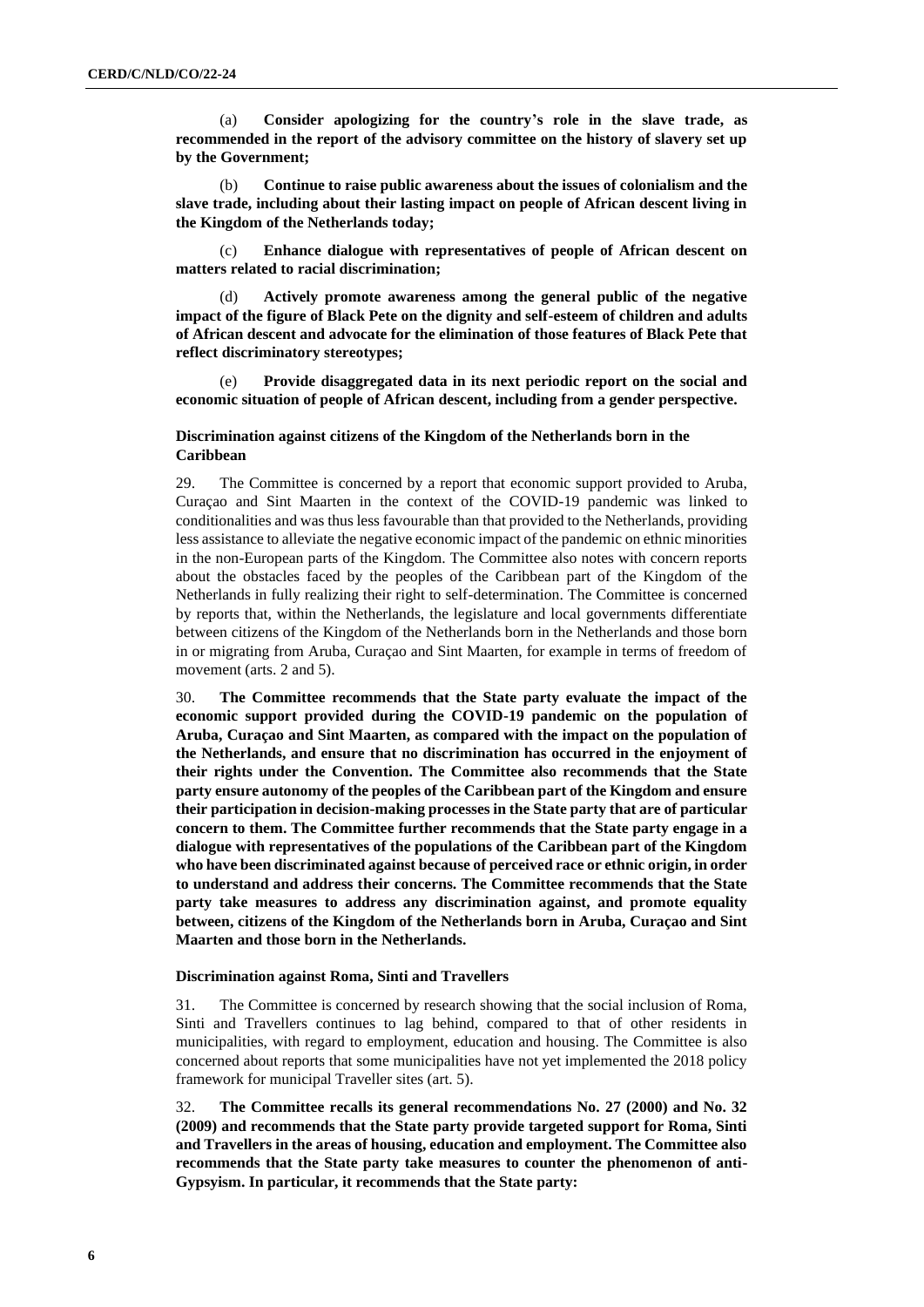(a) **Evaluate the effectiveness of current measures to support the education of Roma, Sinti and Traveller children, and take measures to improve their outcomes;**

(b) **Provide support to stateless Roma, Sinti and Travellers who are eligible to obtain nationality of the Kingdom of the Netherlands but encounter difficulties in the naturalization procedure;**

(c) **Ensure that any decision affecting Roma, Sinti and Travellers is based on prior consultation with representatives of these groups;** 

(d) **Promote the use of the recently developed and soon-to-be-published manual to address anti-Gypsyism among all relevant authorities, and evaluate its impact;** 

(e) **Ensure that all municipalities implement the 2018 policy framework for municipal Traveller sites.**

## **Civic integration**

33. The Committee notes that under the new law on civic integration that is effective from 1 January 2022, municipalities will have a greater role in supporting individuals in the civic integration process, including by covering the costs of language and integration courses for holders of refugee status. The Committee is concerned that the higher language-proficiency requirements in the new civic integration programme may render it more difficult to complete successfully (art. 5).

34. **The Committee recommends that the State party ensure that integration indicators and targets are in place for all objectives and measures in the new law on civic integration and that they are monitored accordingly. The Committee also recommends that the State party ensure that additional support for acquisition of the Dutch language is provided.** 

#### **Situation of refugees, asylum seekers and undocumented migrants**

35. The Committee is concerned by reports that stereotypes may occur while assessing asylum claims based on sexual orientation. The Committee is also concerned by the barriers that undocumented persons face in accessing health care (art. 5).

36. **The Committee recommends that the State party engage in a dialogue with civil society organizations working with and on the issue of lesbian, gay, bisexual, transgender and intersex asylum seekers to explore possible improvements to assessments of such asylum seekers' claims. The Committee also recommends that the State party ensure that essential medical treatment is accessible for undocumented persons throughout the Kingdom of the Netherlands and that undocumented persons as well as medical professionals are aware that all persons residing unlawfully in the Kingdom are entitled to essential medical treatment.**

#### **Climate change**

37. The Committee is concerned about reports that the effects of climate change, which are already palpable in some of the islands in the Caribbean part of the Kingdom of the Netherlands, will threaten a plethora of human rights, such as the rights to work, health and housing, and will disproportionately impact vulnerable groups. The Committee is also concerned about reports that these islands are not receiving support to address these issues (art. 5).

38. **The Committee recommends that the State party initiate studies to understand the negative impact that climate change may have on people living in islands in the Caribbean part of the Kingdom of the Netherlands. The Committee also recommends that the State party take measures to mitigate and to protect vulnerable groups from the negative effects of climate change, and that it consider avenues to provide full support to the communities affected.**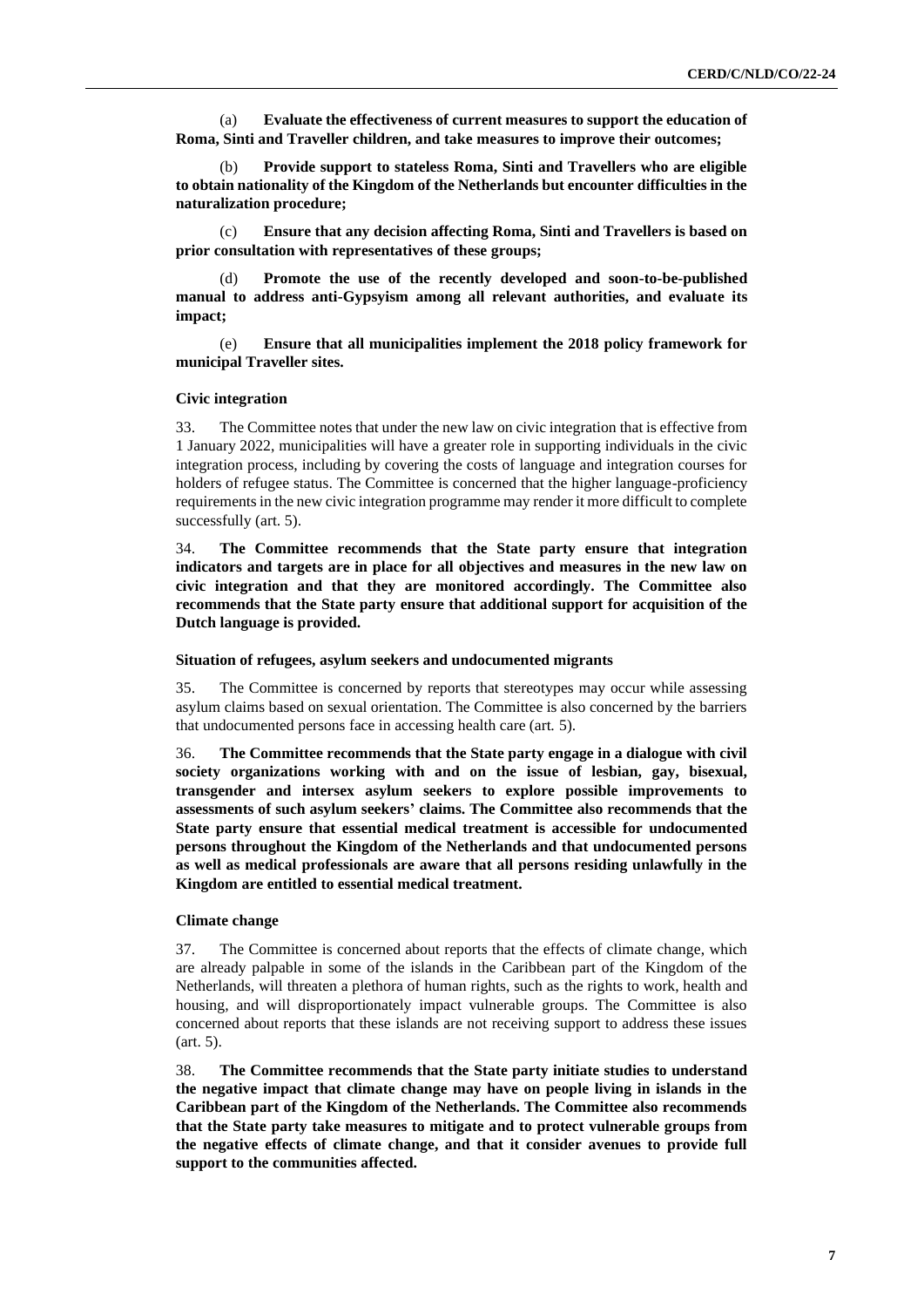## **Underreporting of complaints of racial discrimination**

39. While noting the increased awareness and acknowledgement of the existence of racism in the State party, the Committee continues to be concerned by the underreporting of acts of racial discrimination and by the reluctance of victims to lodge complaints, due, among other things, to fear of social censure, anticipation of disrespectful treatment, and lack of trust in the authorities (art. 6).

40. **With reference to its general recommendation No. 31 (2005), the Committee reminds the State party that an absence of complaints about and legal action for racial discrimination may reveal a poor awareness of the legal remedies available, a lack of will on the part of the authorities to prosecute the perpetrators of such acts, a lack of trust in the criminal justice system or a fear of reprisals against victims. The Committee recommends that the State party take legislative and administrative measures to ensure that the public, in particular ethnic groups, asylum seekers and stateless persons, know their rights, including all legal remedies in the area of racial discrimination. The State party should ensure that complainants of acts of racial discrimination are treated with respect by the relevant authorities and that victims of racially motivated crimes are adequately supported to participate in criminal proceedings.**

## **D. Other recommendations**

## **Ratification of other treaties**

41. **Bearing in mind the indivisibility of all human rights, the Committee encourages the State party to consider ratifying those international human rights treaties that it has not yet ratified, in particular treaties with provisions that have direct relevance to communities that may be subjected to racial discrimination, including the International Convention on the Protection of the Rights of All Migrant Workers and Members of Their Families.**

## **Follow-up to the Durban Declaration and Programme of Action**

42. **In the light of its general recommendation No. 33 (2009) on follow-up to the Durban Review Conference, the Committee recommends that, when implementing the Convention in its domestic legal order, the State party give effect to the Durban Declaration and Programme of Action, adopted in September 2001 by the World Conference against Racism, Racial Discrimination, Xenophobia and Related Intolerance, taking into account the outcome document of the Durban Review Conference, held in Geneva in April 2009. The Committee requests that the State party include in its next periodic report specific information on action plans and other measures taken to implement the Durban Declaration and Programme of Action at the national level.** 

## **International Decade for People of African Descent**

43. **In the light of General Assembly resolution 68/237, in which the Assembly proclaimed 2015–2024 the International Decade for People of African Descent, and Assembly resolution 69/16 on the programme of activities for the implementation of the Decade, the Committee recommends that the State party continue to implement suitable measures and policies in collaboration with organizations and peoples of African descent. The Committee requests that the State party include in its next report precise information on the concrete measures adopted in that framework, taking into account its general recommendation No. 34 (2011) on racial discrimination against people of African descent.** 

## **Consultations with civil society**

44. **The Committee recommends that the State party continue consulting and increasing its dialogue with civil society organizations working in the area of human rights protection, in particular those working to combat racial discrimination, in**